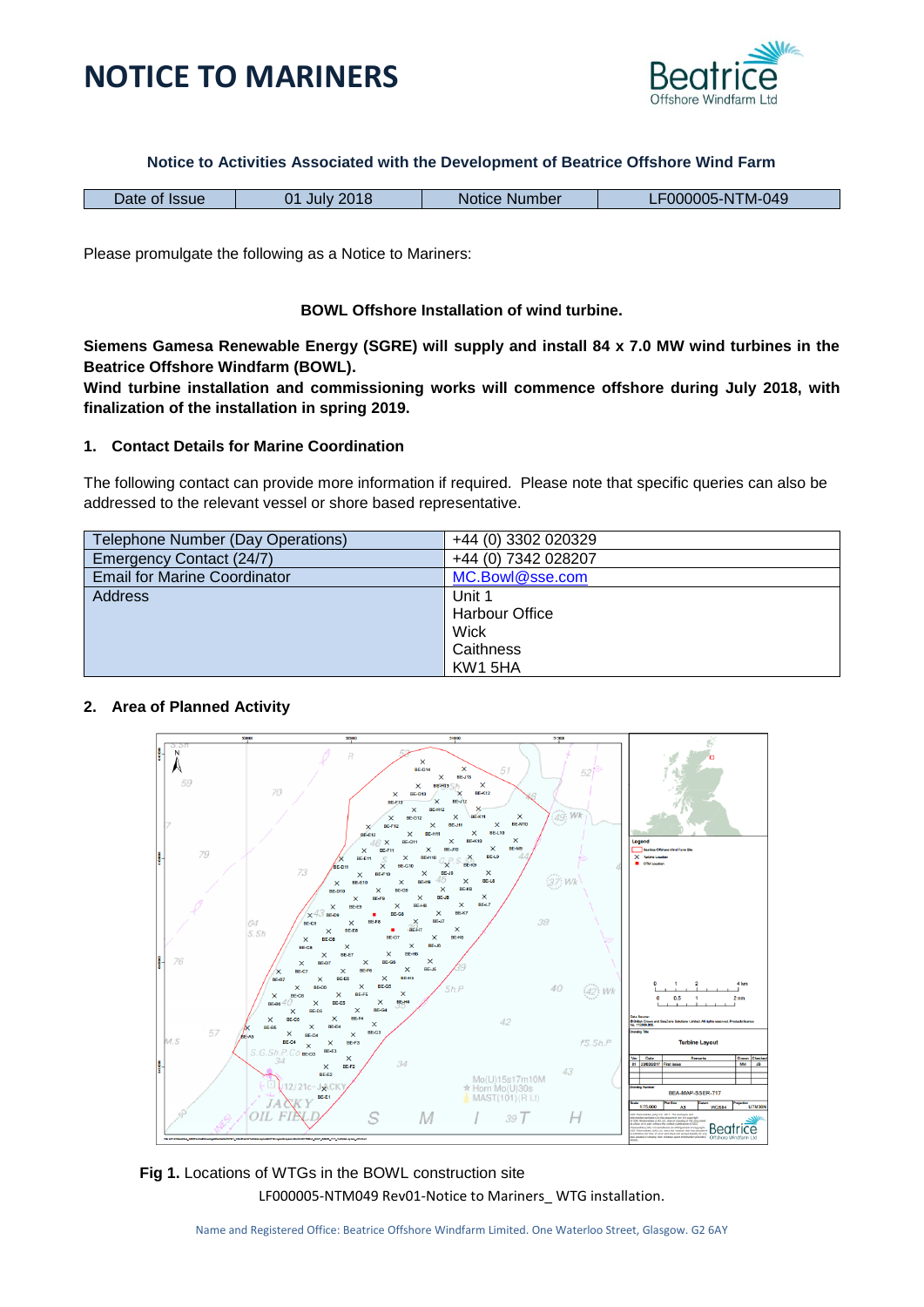

### **3. Activity Description**

On behalf of BOWL, Siemens Gamesa Renewable Energy (SGRE) will supply 84 x SWT -7.0-154, 7MW Wind Turbine Generators to the laydown and assembly yard at Nigg Energy Park, in the Moray Firth.

Following pre-assembly, five sets of WTGs will be loaded onto the Offshore Installation / Jack up Vessel "Pacific Orca". The vessel will transport the WTGs to the BOWL construction site, installing each of the structures in a pre-programmed installation sequence.

The installation programme will commence in July 2018 and will continue to completion in Spring 2019.

The commissioning works will be carried out using a combination of the Walk to Work (W2W) vessel "Island Crown" and the Crew Transfer Vessels (CTV), "Fob Swath 3" and "Seacat Resolute".

SGRE will also install and commission the Supervisory Control and Data Acquisition (SCADA) system for the operation of the WTGs.



**Fig 2**. Siemens SWT-7.0-154 WTG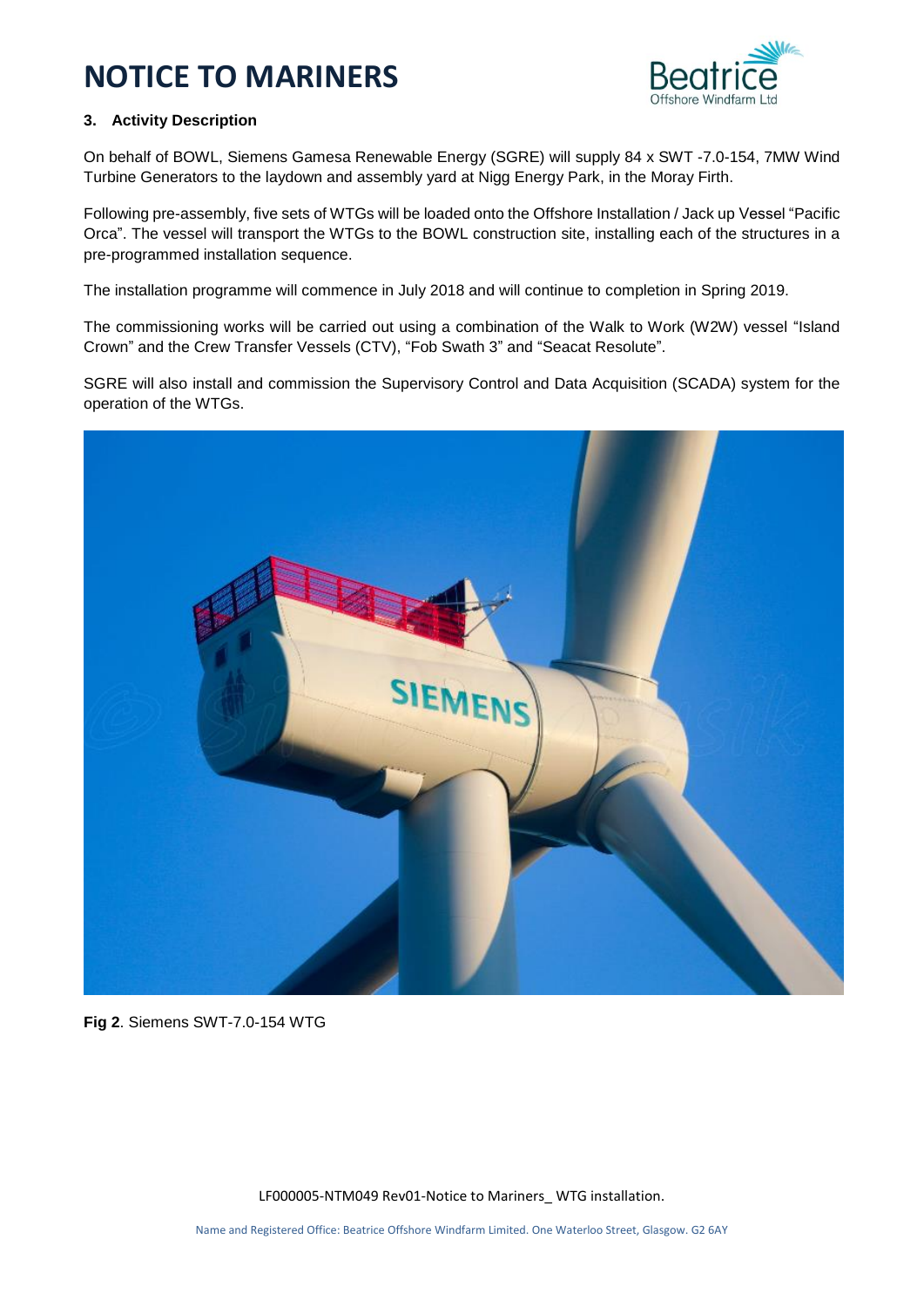

### **4. Vessels Associated with the Activity**

The vessels involved with the described operation are the Seajacks Hydra and the Island Crown.

| <b>Pacific Orca</b>                        |                                                                                                                                                                                               |  |
|--------------------------------------------|-----------------------------------------------------------------------------------------------------------------------------------------------------------------------------------------------|--|
| <b>General Description and Dimensions:</b> | Offshore Installation / Jack up Vessel 161m x 49m                                                                                                                                             |  |
| <b>Call Sign:</b>                          | 5BRE3                                                                                                                                                                                         |  |
| <b>MMSI:</b>                               | 210548000                                                                                                                                                                                     |  |
| <b>Onshore Representative:</b>             | Gert Christensen, Marine Operation Manager<br>Siemens Gamesa Renewable Energy A/S<br>Fiskergade 1-9, 7100 Vejle, Denmark<br>Mobile: +45 24295577<br>mailto:gert.christensen@siemensgamesa.com |  |
|                                            |                                                                                                                                                                                               |  |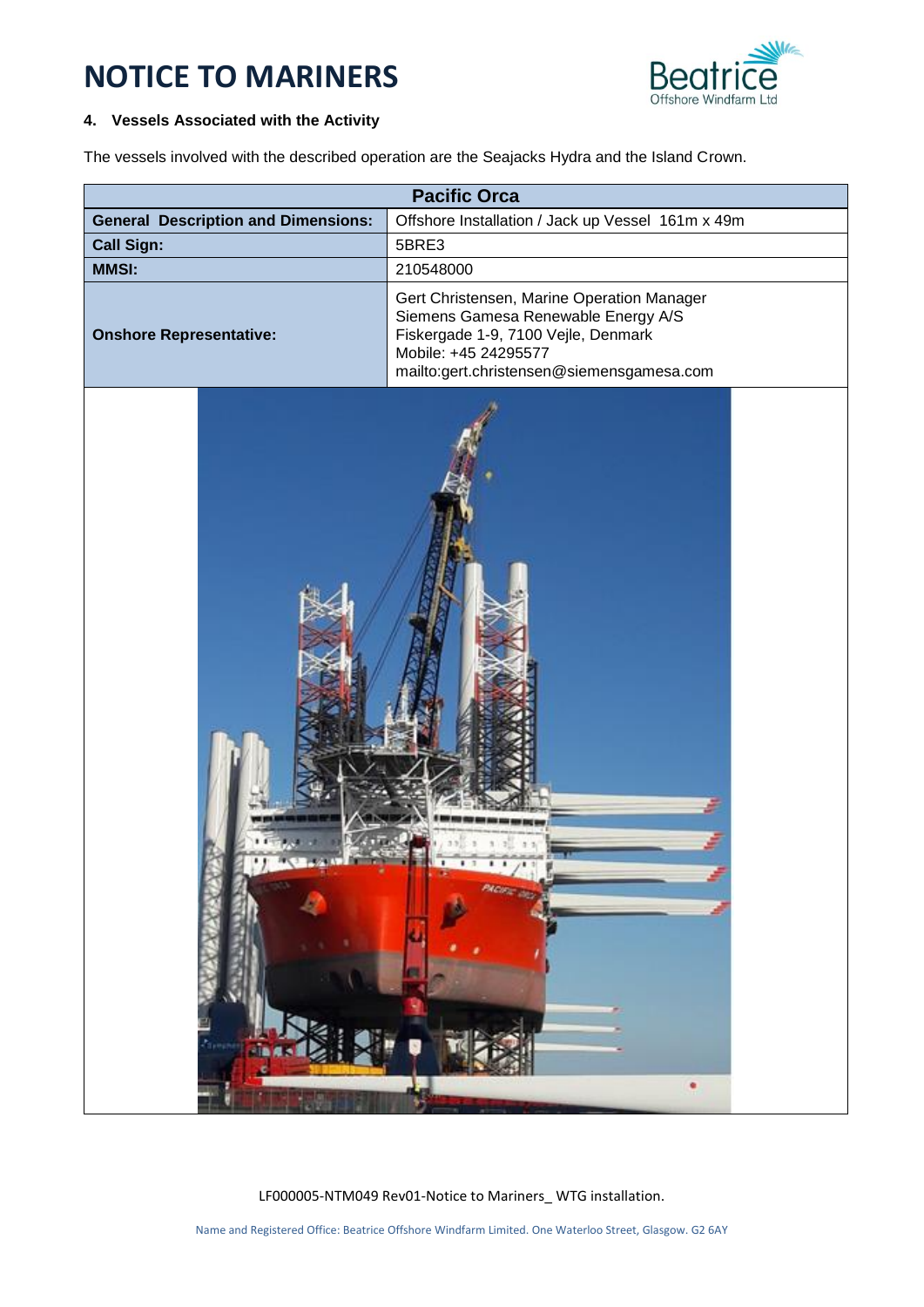

| <b>Island Crown</b>                        |                                            |  |
|--------------------------------------------|--------------------------------------------|--|
| <b>General Description and Dimensions:</b> | Accommodation and 'Walk to Work' vessel    |  |
|                                            | L:96.8m / B:20m                            |  |
| <b>Call Sign:</b>                          | LACO <sub>8</sub>                          |  |
| <b>MMSI:</b>                               | 257245000                                  |  |
|                                            | Gert Christensen, Marine Operation Manager |  |
|                                            | Siemens Gamesa Renewable Energy A/S        |  |
| <b>Onshore Representative:</b>             | Fiskergade 1-9, 7100 Vejle, Denmark        |  |
|                                            | Mobile: +45 24295577                       |  |
|                                            | mailto:gert.christensen@siemensgamesa.com  |  |



| <b>Fob Swath 3</b>                         |                                            |  |
|--------------------------------------------|--------------------------------------------|--|
| <b>General Description and Dimensions:</b> | Crew Transfer Vesel (CTV)                  |  |
|                                            | L: 25m / B: 11m                            |  |
| <b>Call Sign:</b>                          | OUWY2                                      |  |
| <b>MMSI:</b>                               | 219460000                                  |  |
|                                            | Gert Christensen, Marine Operation Manager |  |
|                                            | Siemens Gamesa Renewable Energy A/S        |  |
| <b>Onshore Representative:</b>             | Fiskergade 1-9, 7100 Vejle, Denmark        |  |
|                                            | Mobile: +45 24295577                       |  |
|                                            | mailto:gert.christensen@siemensgamesa.com  |  |
|                                            |                                            |  |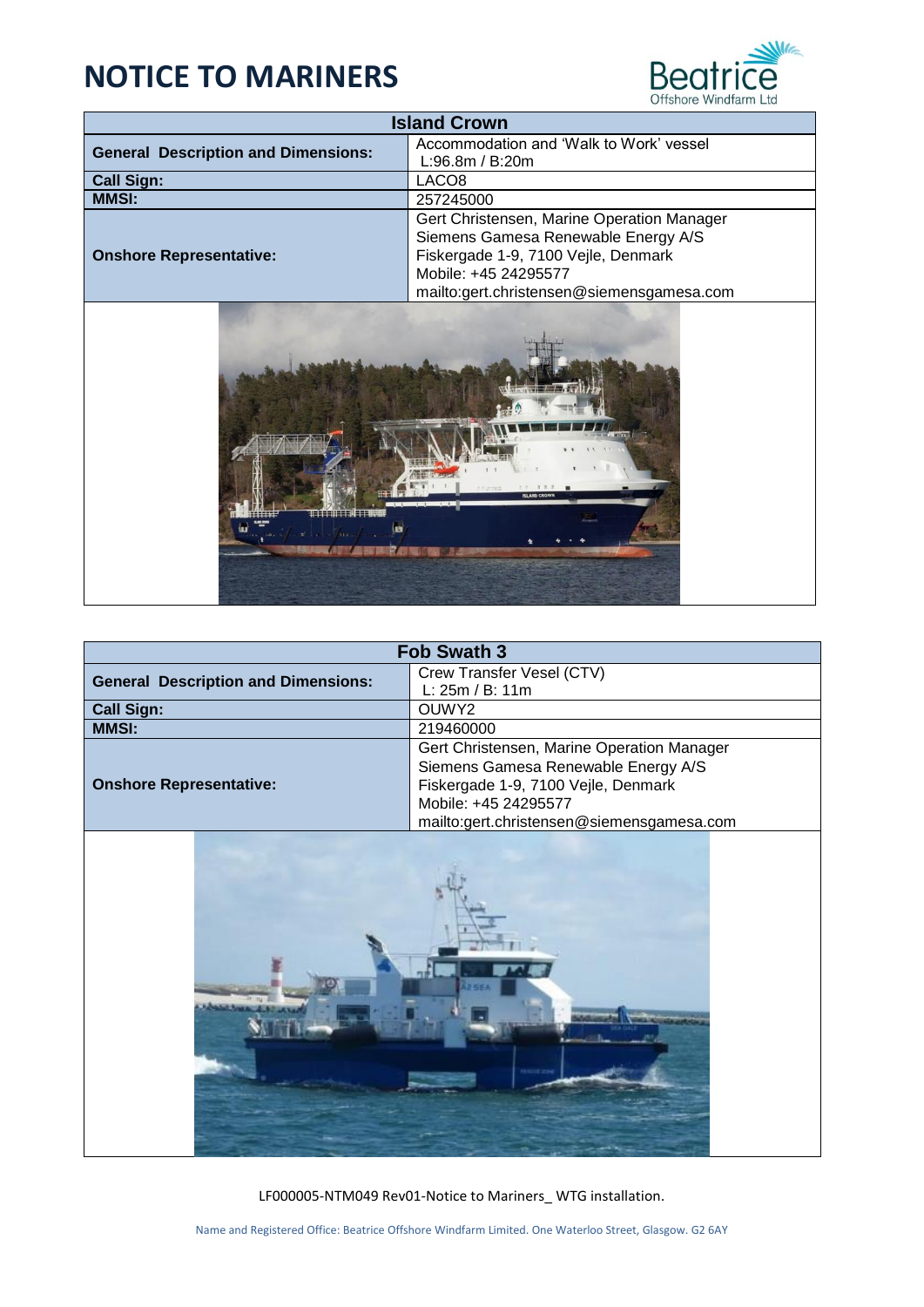

| <b>Seacat Resolute</b>                     |                                                                                   |  |
|--------------------------------------------|-----------------------------------------------------------------------------------|--|
| <b>General Description and Dimensions:</b> | Crew Transfer Vesel (CTV)                                                         |  |
|                                            | L: 25m / B: 11m                                                                   |  |
| <b>Call Sign:</b>                          | 2FWR9                                                                             |  |
| <b>MMSI:</b>                               | 235094873                                                                         |  |
|                                            | Gert Christensen, Marine Operation Manager<br>Siemens Gamesa Renewable Energy A/S |  |
| <b>Onshore Representative:</b>             | Fiskergade 1-9, 7100 Vejle, Denmark                                               |  |
|                                            | Mobile: +45 24295577                                                              |  |
|                                            | mailto:gert.christensen@siemensgamesa.com                                         |  |
| <b>FACIL SINESSEN SINAR</b>                |                                                                                   |  |

### **5. Crew transfers**

Transfers of personnel to Transition pieces (TP), will be carried out either by Island Crown W2W vessel or CTV's.

Transfers of vessel and project crew to/from onshore will be carried out either by CTV or helicopter or where possible during port calls.

### **6. Adverse Weather Conditions**

Should adverse weather occur during the installation and commissioning works, the Pacific Orca and the Island Crown will cease operation and hold position until suitable working weather returns. Evacuation from site to a safe port of refuge will only be undertaken during periods of exceptional weather.

### **7. General Safety Advice**

All vessels engaged in the construction activity will exhibit appropriate lights and shapes prescribed by the International Regulations for Preventing Collisions at Sea; relative to their operations. All vessels engaged in the activity will also transmit an Automatic Identification System (AIS) message.

Use of Safety Zones within the Beatrice Offshore Windfarm Construction Area:

LF000005-NTM049 Rev01-Notice to Mariners\_ WTG installation. The Secretary of State for Business, Energy and Industrial Strategy (BEIS) has approved the use of safety zones under the Energy Act 2004 for the installation of wind turbines and offshore transformer module